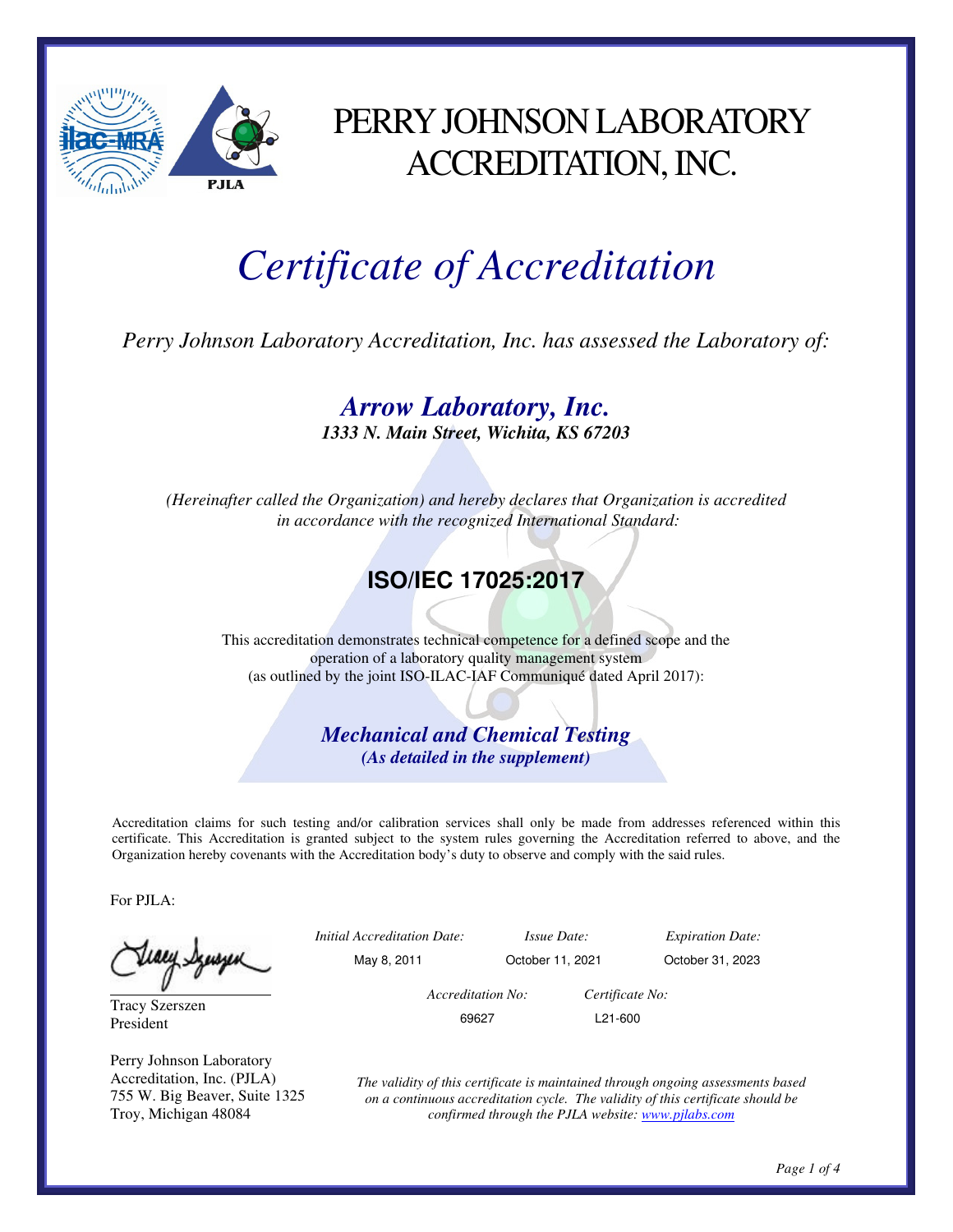

## *Certificate of Accreditation: Supplement*

#### **Arrow Laboratory, Inc.**

1333 N. Main Street, Wichita, KS 67203 Contact Name: Jennifer Unrein Phone: 316-267-2893

*Accreditation is granted to the facility to perform the following testing:*

| <b>FIELD</b><br><b>OF TEST</b> | <b>ITEMS, MATERIALS</b><br><b>OR PRODUCTS</b><br><b>TESTED</b> | <b>SPECIFIC TESTS OR</b><br><b>PROPERTIES</b><br><b>MEASURED</b> | SPECIFICATION,<br><b>STANDARD METHOD</b><br><b>OR TECHNIQUE</b><br><b>USED</b> | <b>RANGE (WHERE APPROPRIATE)</b><br><b>AND DETECTION LIMIT</b>                   |
|--------------------------------|----------------------------------------------------------------|------------------------------------------------------------------|--------------------------------------------------------------------------------|----------------------------------------------------------------------------------|
| Mechanical <sup>F</sup>        | Metal                                                          | Room Temperature<br><b>Tensile Test</b>                          | ASTM E8,<br>ASTM A370,<br>ASTM B557                                            | 50 lbf to 120 000 lbf                                                            |
|                                |                                                                | <b>Rockwell Hardness</b>                                         | <b>ASTM E18</b>                                                                | Scale: A, B, C, E                                                                |
|                                |                                                                | Rockwell Hardness-<br>Superficial                                |                                                                                | Scale: 15N, 15T, 30T                                                             |
|                                |                                                                | <b>Brinell Hardness</b>                                          | <b>ASTM E10</b>                                                                | 500 lbf, 1 500 lbf, 3 000 lbf                                                    |
|                                |                                                                | MicroHardness-<br>Vickers & Knoop                                | ASTM E384                                                                      | Vickers $-1000$ gm Max                                                           |
|                                |                                                                | Electrical<br>Conductivity<br>$(\%$ IACS)                        | ASTM E1004                                                                     | 0.5 % IACS to 100 % IACS<br>$(3.4$ MS/m to 58 MS/m)<br>DL: 0.5 % IACS (3.4 MS/m) |
|                                |                                                                | Metallographic<br>Preparation                                    | <b>ASTM E3</b>                                                                 | N/A                                                                              |
|                                |                                                                | Corrosion                                                        | ASTM B117,<br>ASTM G34,<br>ASTM G110                                           | Visual                                                                           |
|                                |                                                                | Decarburization                                                  | ASTM E1077,<br><b>ASTM E384</b>                                                | 0.000 5 in Min at 20 Knoop                                                       |
|                                |                                                                | <b>Intergranular Attack</b><br>and End Grain Pitting             | <b>ASTM F2111,</b><br><b>BSS 7219</b>                                          | $D.L. = 0.0002$ in at 500X                                                       |
|                                |                                                                | <b>Case Depth</b>                                                | SAE J 423,<br>ASTM E384                                                        | $0.003$ in Min                                                                   |
|                                |                                                                | Macro-etching<br>Micro-etching                                   | <b>ASTM E340</b><br><b>ASTM E07</b>                                            | N/A                                                                              |
| Chemical <sup>F</sup>          | Metal                                                          | Wet Chemistry -<br>Gravimetric                                   | ASTM E34,<br>ASTM E350,<br>ASTM E351,<br>ASTM E352<br>ASTM E353,<br>ASTM E354, | Si Only<br>0.01 % to 12 %<br>$D.L. = 0.01\%$                                     |
|                                |                                                                | $Combustion - (Leco)$<br>Carbon & Sulfur                         | <b>ASTM E1019</b>                                                              | C: 0.005 % to 4 %<br>S: 0.005 % to 0.35 %<br>$D.L. = 0.005 \%$                   |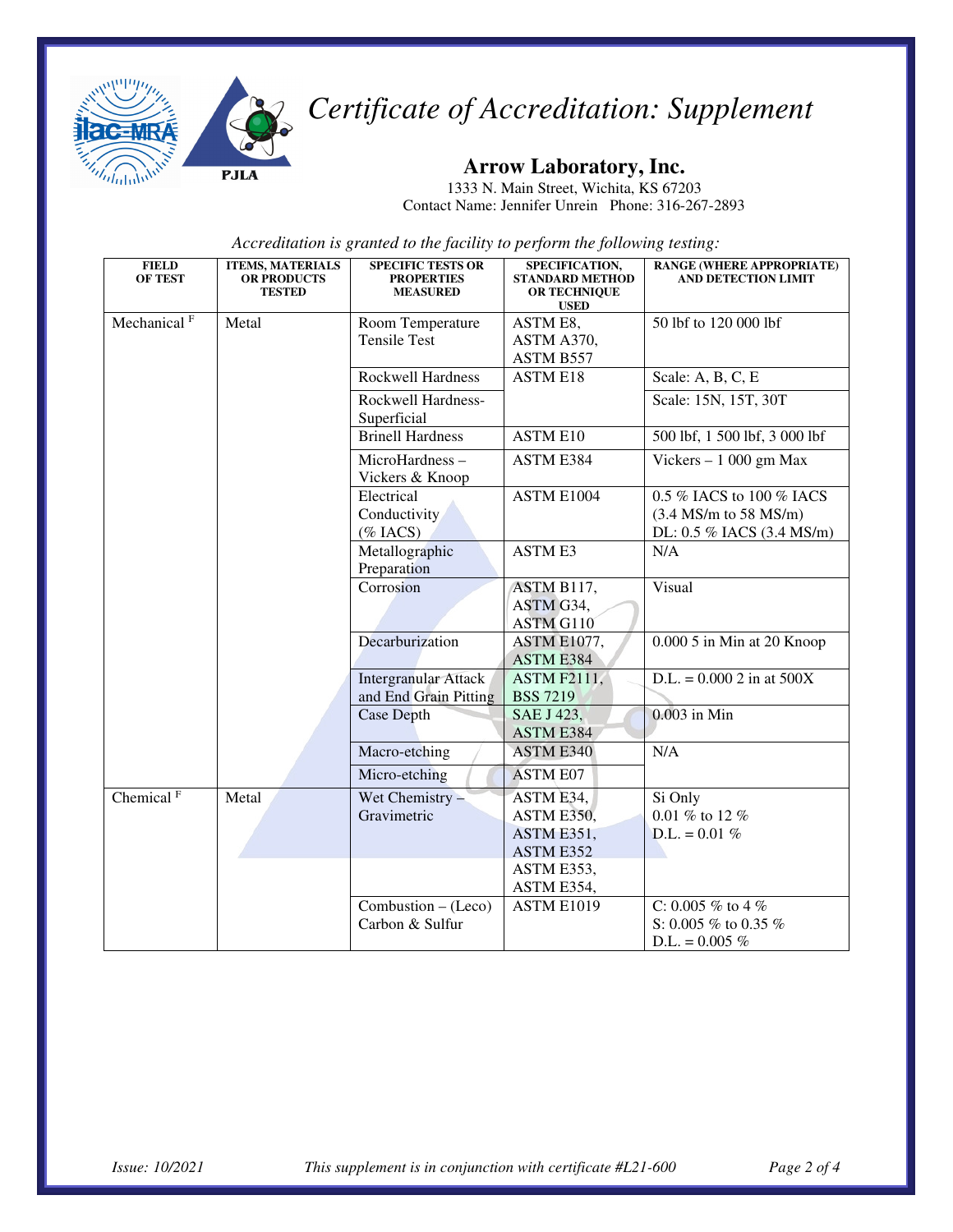

### *Certificate of Accreditation: Supplement*

#### **Arrow Laboratory, Inc.**

1333 N. Main Street, Wichita, KS 67203 Contact Name: Jennifer Unrein Phone: 316-267-2893

*Accreditation is granted to the facility to perform the following testing:*

| <b>FIELD</b>          | ITEMS,              | <b>SPECIFIC TESTS OR</b> | SPECIFICATION,         | <b>RANGE (WHERE APPROPRIATE)</b> |
|-----------------------|---------------------|--------------------------|------------------------|----------------------------------|
| OF TEST               | <b>MATERIALS OR</b> | <b>PROPERTIES</b>        | <b>STANDARD METHOD</b> | AND DETECTION LIMIT              |
|                       | <b>PRODUCTS</b>     | <b>MEASURED</b>          | OR TECHNIQUE           |                                  |
|                       | <b>TESTED</b>       |                          | <b>USED</b>            |                                  |
| Chemical <sup>F</sup> | Metal               | <b>ICP</b>               | ASTM E1479             | Al Alloys                        |
|                       |                     |                          |                        | Mn: 0.01 % to 1.3 %              |
|                       |                     |                          |                        | Cu: 0.01 % to 4.5 %              |
|                       |                     |                          |                        | Cr: 0.01 % to 0.25 %             |
|                       |                     |                          |                        | Mg: 0.1 % to 3.5 %               |
|                       |                     |                          |                        | Zn: 0.01 % to 7 %                |
|                       |                     |                          |                        | Fe: 0.10 % to 1 %                |
|                       |                     |                          |                        | Ti: 0.01 $\%$ to 0.25 $\%$       |
|                       |                     |                          |                        | Sn: 0.01 % to 0.1 %              |
|                       |                     |                          |                        | Ni: 0.01 % to 0.7 %              |
|                       |                     |                          |                        | V: 0.01 % to 0.03 %              |
|                       |                     |                          |                        | Be: 0.001 % to 0.01 %            |
|                       |                     |                          |                        | Low - Alloy Steel                |
|                       |                     |                          |                        | Mn: 0.1 % to 1.7 %               |
|                       |                     |                          |                        | Cu: 0.01 % to 1.2 %              |
|                       |                     |                          |                        |                                  |
|                       |                     |                          |                        | Ni: 0.01 % to 2.2 %              |
|                       |                     |                          |                        | Cr: 0.01 % to 1.3 %              |
|                       |                     |                          |                        | Mo: 0.01 % to 0.7 %              |
|                       |                     |                          |                        | V: 0.01 % to 0.35 %              |
|                       |                     |                          |                        | Al: 0.01 % to 1.2 %              |
|                       |                     |                          |                        | Ti: 0.01 % to 0.1 %              |
|                       |                     |                          |                        | B: 0.005 % to 0.06 %             |
|                       |                     |                          |                        | P: 0.01 % to 0.4 %               |
|                       |                     |                          |                        | High - Alloy Steel               |
|                       |                     |                          |                        | Mn: 0.3 % to 2 %                 |
|                       |                     |                          |                        | Cu: 0.1 % to 4 %                 |
|                       |                     |                          |                        | Ni: 0.2 % to 26 %                |
|                       |                     |                          |                        | Cr: 4 % to 21 %                  |
|                       |                     |                          |                        | Mo: 0.15 % to 6 %                |
|                       |                     |                          |                        | Ti: 0.2 % to 2.5 %               |
|                       |                     |                          |                        | V: 0.2 % to 2 %                  |
|                       |                     |                          |                        |                                  |
|                       |                     |                          |                        | Al: 0.1 % to 1.4 %               |
|                       |                     |                          |                        | P: 0.01 % to 0.03 %              |
|                       |                     |                          |                        | Nb: 0.1 % to 0.3 %               |
|                       |                     |                          |                        | Nickel Base Alloys               |
|                       |                     |                          |                        | Mn: 0.15 % to 0.5 %              |
|                       |                     |                          |                        | Cu: 0.3 % to 0.5 %               |
|                       |                     |                          |                        | Ni: 50 % to 80 %                 |
|                       |                     |                          |                        | Cr: 14 % to 25 %                 |
|                       |                     |                          |                        | Mo: 0.15 % to 10 %               |
|                       |                     |                          |                        | Co: 0.1 % to 15 %                |
|                       |                     |                          |                        | Ti: 0.2 % to 3.2 %               |
|                       |                     |                          |                        | Al: 0.15 % to 1.5 %              |
|                       |                     |                          |                        | Fe: 0.1 % to 10 %                |
|                       |                     |                          |                        | P: 0.005 % to 0.02 %             |
|                       |                     |                          |                        | Nb: 0.1 % to 3.5 %               |
|                       |                     |                          |                        |                                  |

*Issue: 10/2021 This supplement is in conjunction with certificate #L21-600 Page 3 of 4*